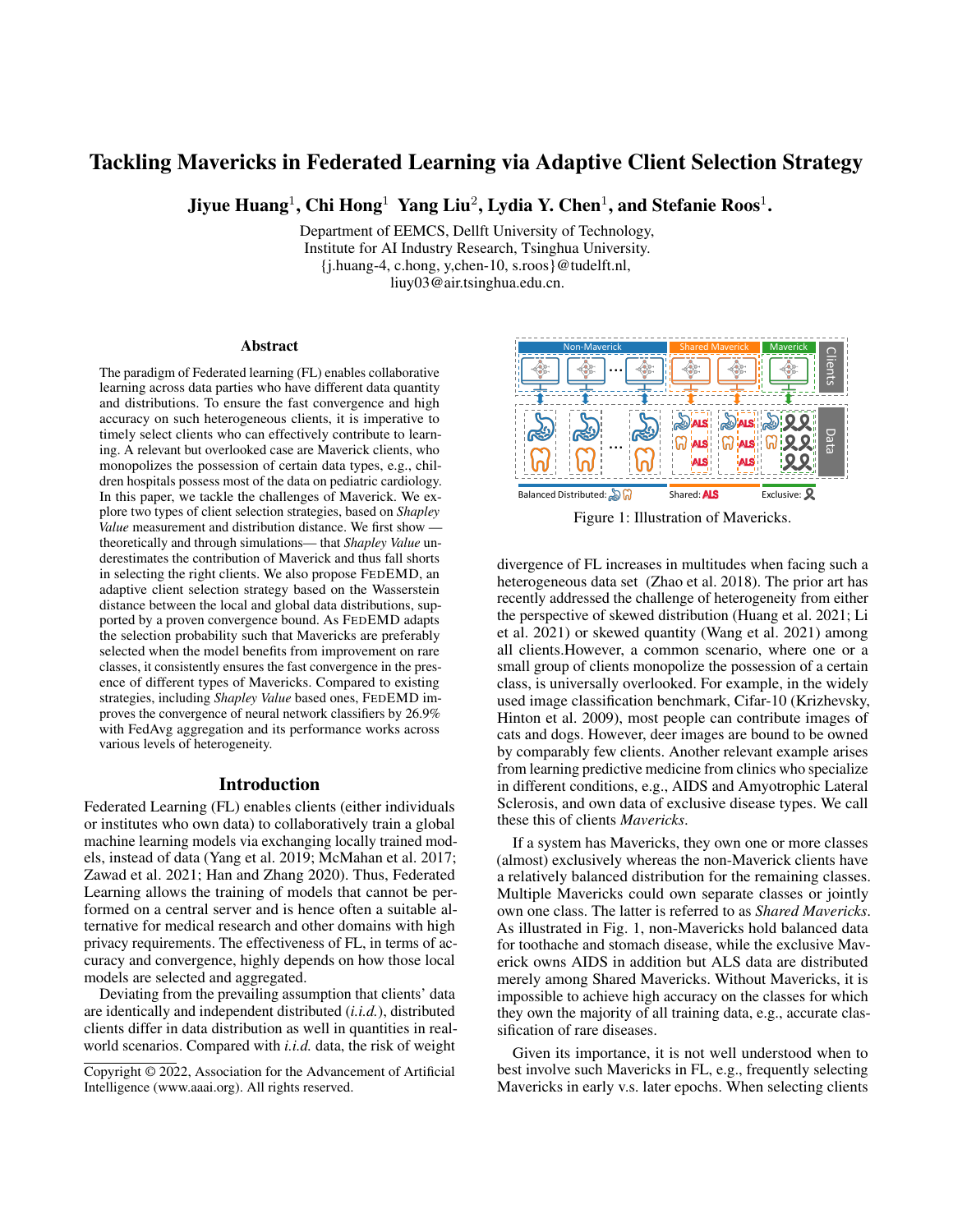into FL from the available ones, the existing client selection $<sup>1</sup>$ </sup> considers either the contribution of local models (Chai et al. 2020) or difference of data distributions (Muhammad et al. 2020). The contribution-based approaches select clients with self-defined contribution scores, whereas the distance-based methods choose clients based on the pairwise feature distance. Both two types of selection methodologies have their suitable application scenarios and it it hard to weigh the benefits of one over the other in general.

There exist a number of proposals for contribution measurement, i.e., algorithms that determine the quality of the service provided by the clients (Kang et al. 2019; Aono et al. 2017; Adam, Aris, and Boi 2019; Guan, Charlie, and Ziye 2019; Liu et al. 2020; Song, Tong, and Wei 2019; Wang et al. 2020c; Adam, Aris, and Boi 2020; Wei et al. 2020; Sim et al. 2020). In particular, previous work established that *Shapley Value*, which measures the marginal loss caused by a client's sequential absence from the training, offer accurate contribution measurements among many metrics (Huang et al. 2020a). While *Shapley Value* is shown to be effective in measuring contribution for the *i.i.d.* case, it is largely unknown if *Shapley Value* can assess the contribution of Mavericks and effectively involve them via the selection strategy.

In this paper, we aim to effectively select Mavericks in FL via both contribution-based (specifically, *Shapley Value* based) and distance-based client selection, so that users are able to collaboratively train an accurate model without enduring high number of communication rounds.

Contributions. More concretely, our main contributions for this work can be summarized as follows:

- We identify and address the important but overlooked case of *Mavericks* in FL and explore the effectiveness of both contribution-based and distance-based selection strategies for Mavericks.
- Both our theoretical and empirical result show that clients with skewed data or very large quantity is measured below average by *Shapley Value*.
- We propose FEDEMD, a novel adaptive client selection based on Wasserstein distances, with a convergence bound derived. It is shown to significantly outperform SOTA selection methods across different scenarios of Mavericks.

## Related Studies

Contribution Measurement. Existing work on contribution measurement can be categorized into two classes: *i)* local approach: clients exchange the local updates, i.e., model weights or gradients, and measure the contribution of each other, e.g., by creating a reputation system (Kang et al. 2019), and *ii)* global approach: all clients send all their model updates to the *federator* who in turn aggregates and computes the contribution via the marginal loss (Adam, Aris, and Boi 2019; Guan, Charlie, and Ziye 2019; Liu et al. 2020; Song, Tong, and Wei 2019; Wang et al. 2020c; Adam, Aris, and

Boi 2020; Wei et al. 2020). The main drawbacks of local approaches are the excessive communication overhead and the lower privacy due to directly exchanged model updates (Aono et al. 2017). In contrast, the global approach has lower communication overhead and avoids the privacy leakage to other clients by communicating only with the *federator*. Prevailing examples of globally measuring contribution are Influence (Adam, Aris, and Boi 2019, 2020) and *Shapley Value* (Guan, Charlie, and Ziye 2019; Wei et al. 2020; Wang et al. 2020c; Sim et al. 2020). The prior art demonstrates that *Shapley Value* can effectively measure the client's contribution for the case when clients' data is *i.i.d.* or of biased quantity (Sim et al. 2020). (Wang et al. 2020d) has proposed federated *Shapley Value* to capture the effect of participation order on data value. The experimental results indicate that *Shapley Value* is less accurate in estimating the contribution of heterogeneous clients than for *i.i.d.* cases. Yet, the paper does not provide the reason or any analysis. Similarly, a recent experimental study (Zhang et al. 2020) demonstrates that the correlation between a user's data quality and its *Shapley Value* is limited. The results raise doubts whether *Shapley Value* is really a suitable choice for contribution measurement. However, there is no rigorous analysis on whether *Shapley Value* can effectively evaluate the contribution from heterogeneous users with skewed data distributions.

Client Selection. Selecting clients within a heterogeneous group of potential clients is key to enabling fast and accurate learning based on high data quality. The state-of-the-art client selection strategies focus on the resource heterogeneity (Nishio and Yonetani 2019; Xu and Wang 2020; Huang et al. 2020b) or data heterogeneity (Chai et al. 2020; Cho, Wang, and Joshi 2020; Li et al. 2020a; Chai et al. 2019). In the case of data heterogeneity, which is a focus of our work, selection strategies (Cho, Wang, and Joshi 2020; Goetz et al. 2019; Chai et al. 2020) gain insights on the distribution of clients' data and then select them in specific manners. Goetz et. al (Goetz et al. 2019) apply active sampling and Cho et. al (Cho, Wang, and Joshi 2020) use Power-of-Choice to favor clients with higher local loss. TiFL (Chai et al. 2020) considers both resource and data heterogeneity to mitigate the impact of straggler and skewed distribution. TiFL applies a contribution-based client selection by evaluating the accuracy of selected participants each round and chooses clients of lower accuracy. FedFast (Muhammad et al. 2020) chooses classes based on clustering and achieves fast convergence for recommendation systems. However, there is no selection strategy that addresses the Maverick scenario.

Data Heterogeneity. As an alternative to client selection strategies, multiple methodologies have been suggested to properly account for data heterogeneity in FL systems (Li et al. 2021; Deng, Kamani, and Mahdavi 2020; Dinh, Tran, and Nguyen 2020; Fallah, Mokhtari, and Ozdaglar 2020; Hanzely et al. 2020). Early solutions require the *federator* to distribute a shared global training set (Zhao et al. 2018), which is demanding and violates data privacy. Later studies either focus on the local learning stage (Li et al. 2020a; Karimireddy et al. 2020) or improved aggregation (Wang et al. 2020b). For instance, FedProx (Li et al. 2020a) improves the local objective by adding an additional  $L_2$  regularization

<sup>&</sup>lt;sup>1</sup>Note that here we only discuss selection on statistical challenges, the selections considering system resources, e.g., unreliable networks are left for other works.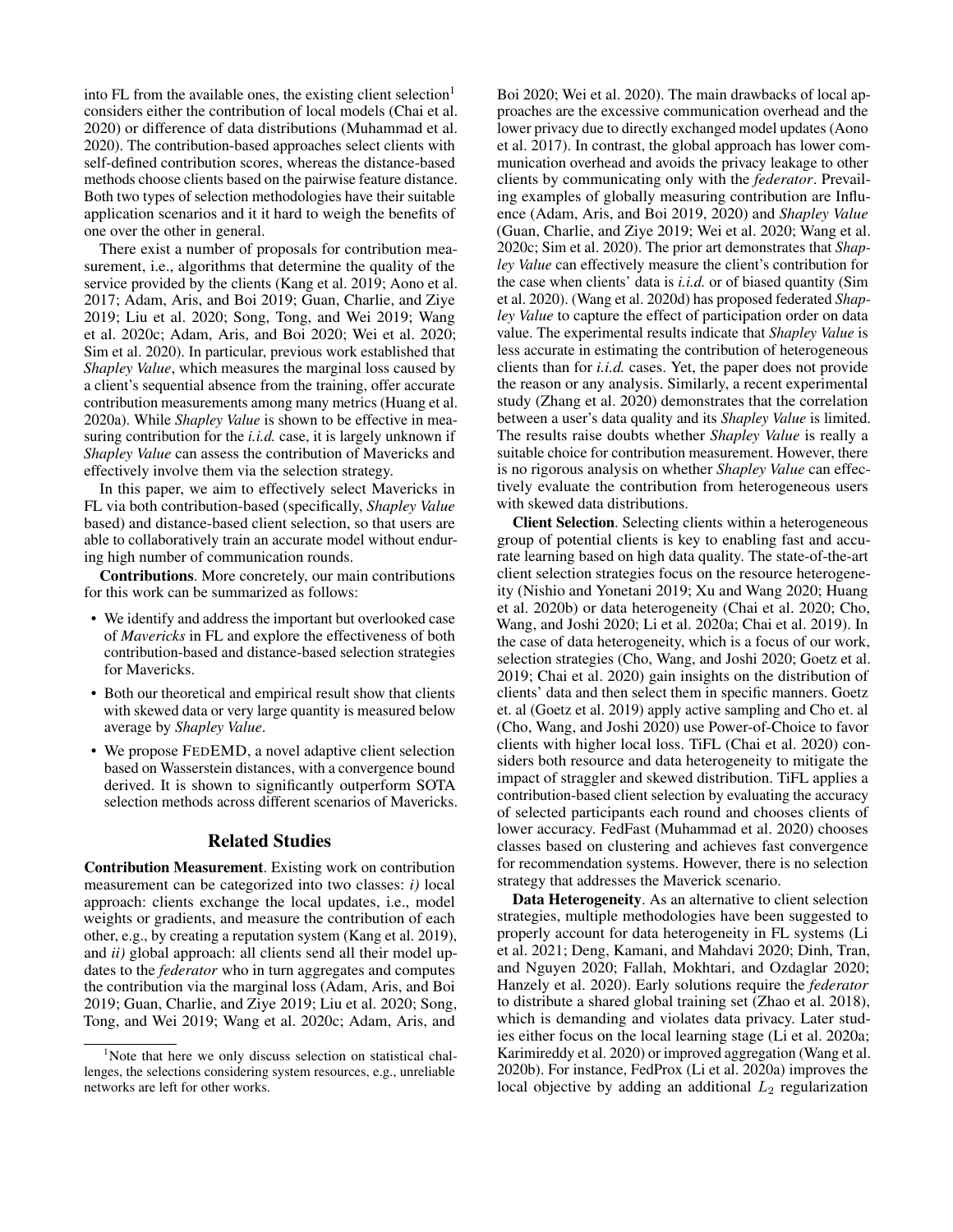term, whereas FedNova (Wang et al. 2020b) first normalizes the local model updates based on the number of their local steps and aggregates the local models. The downside of aforementioned solutions is the requirement of higher computation overhead for client, leading to longer training durations and higher energy usage.

## Federated Learning with Mavericks

In this section, we first formalize a Federated Learning framework with Mavericks. Then we rigorously analyze the contribution of clients based on *Shapley Value* and argue that the contribution of Mavericks is underestimated by the *Shapley Value* metric, which leads to severe selection bias and a suboptimal integration of Mavericks into the learning process.

Suppose there are a total of *K* clients in a federated learning system. We denote the set of possible inputs as  $X$  and the set of *L* class labels as  $\mathcal{Y} = \{1, 2, ..., L\}$ . Let  $f: \mathcal{X} \to \mathcal{P}$ be a prediction function and  $\omega$  be the learnable weights of the machine learning tasks, the objective is then defined as:

 $\min_{\mathbf{w}} \mathcal{L}(\boldsymbol{\omega}) = \min \sum_{l=1}^{L} p(y_l = l) \mathbb{E}_{\boldsymbol{x}|y=l} [\log f_l(\boldsymbol{x}, \boldsymbol{\omega})].$ The training process of a FL system consists of the following steps<sup>2</sup>:

- INITIALIZATION. Initialize global model  $\omega_0$  and distribute it to the available clients, i.e., a set C of *N* clients.
- CLIENT SELECTION. Enumerate the *K* clients  $C(\pi, \omega_t)$ , selected in round t with selection strategy  $\pi$ , by  $C_1, \ldots, C_K$ .
- UPDATE AND UPLOAD. Each client  $C_k$  selected in round *t* computes local updates  $\boldsymbol{\omega}_t^k$  and the *federator* aggregates the results. Concretely, with  $\eta$  being the learning rate,  $C_k$ updates their weights in the t-*th* global round by:

$$
\boldsymbol{\omega}_t^k = \boldsymbol{\omega}_{t-1} - \eta \sum_{l=1}^L p^k (y=l) \nabla_{\boldsymbol{\omega}} \mathbb{E}_{\boldsymbol{x}|y=l} \left[ \log f_l(\boldsymbol{x}, \boldsymbol{\omega}_{t-1}) \right]. \tag{1}
$$

• AGGREGATION. Client updates are aggregated to one global update. The most common aggregation method is FedAvg, defined as follows with  $n^k$  indicating the data quantity of *C<sup>k</sup>*

$$
\omega_t = \sum_{k=1}^K \frac{n^k}{\sum_{k=1}^K n^k} \omega_t^k.
$$
 (2)

To facilitate our discussions, we also define the following: Local Distribution: the array of all *L* class quantities  $\mathcal{D}^i(y=l), l \in \{1, ..., L\}$  owned by client  $C_i$ .

Global Distribution: the quantity of all clients' data by class as  $\mathcal{D}_g = \sum_{i=1}^N \mathcal{D}^i(y=l), l \in \{1, ..., L\}.$ 

**Current Distribution at**  $R$ **:** by summing up the class quantity of all clients' data reported, which have been chosen up to time *R* as:  $\mathcal{D}_c^R = \sum_{t=1}^R \sum_{C_k \in \mathcal{R}^t} \mathcal{D}^{C_k}$ .

Definition 1 (Maverick). Let *YMav* be the set of class labels that are primarily owned by Mavericks. A Maverick is one

client that own one or more classes exclusively. A shared-Maverick is a small group of clients who jointly own one class exclusively. That is:

$$
D_i = \begin{cases} \{\{x_l, y_l\}_{l \in Y_{Max}}, \{x_l, y_l\}_{l \notin Y_{Max}}^i\}, \text{if } C_i \text{ is a Maverick} \\ \{x_l, y_l\}_{l \notin Y_{Max}}, \text{if } C_i \text{ is not a Maverick}, \end{cases}
$$
(3)

where  $D_i$  denotes the dataset for  $C_i$ ,  $\{x_l, y_l\}^i$  denotes the dataset in *C<sup>i</sup>* with label *l*. In the rest of the paper, we assume the global distribution organized by the server's preprocessing has high similarity with the real-world (test dataset) distribution, which is balanced, so that data  $\{x_l, y_l\}_{l \notin Y_{Max}}$  are evenly distributed across all parties, whereas  $\{x_l, y_l\}_{l \in Y_{Max}}$ either belong to one exclusive Maverick or are evenly distributed across all shared-Maverick parties. We focus our analysis on exclusive Mavericks since shared Maverick are a straightforward extension. Based on the assumptions above, we have properties of Maverick as follows.

Property 1. Because the data distribution is balanced, Mavericks have a larger data quantity than non-Mavericks. Concretely, let  $n^n$  be the data size a non-Maverick,  $n^m$  is for Maverick, then  $n^m = ((N/m - 1) * Y_{Mav} + L) * n^n$ , where *m* is the number of (shared) Mavericks.

**Property 2.** Assume  $N > 2$ , the KL divergence of Maverick to normalized global distribution is expected to be larger than non-Maverick due to its specific distribution, i.e.,  $D_{KL}(\mathcal{P}_{g}||\mathcal{P}_{m})$  >  $D_{KL}(\mathcal{P}_{g}||\mathcal{P}_{n})$ , where  $\mathcal{P}_{m}, \mathcal{P}_{n}$  are the data distribution with class labels for Maverick and non-Maverick, where  $\mathcal{P}_g$  denotes for global distribution.

## *Shapley Value* for Mavericks

**Definition 2** (*Shapley Value*). Let  $K$  denote the set of clients selected in a round excluding  $C_k$ ,  $\mathcal{K} \setminus \{C_k\}$  denote moving  $C_k$  from  $K$ . *Shapley Value* of  $C_k$  is:

$$
SV(C_k) = \sum_{S \subseteq \mathcal{K} \backslash \{C_k\}} \frac{|S|!(|\mathcal{K}|-|S|-1)!}{|\mathcal{K}|!} \delta C_k(\mathcal{S}). \quad (4)
$$

Here we let  $\delta C_k(S)$  be the Influence (Adam, Aris, and Boi 2019)<sup>3</sup> on  $S \cup C_k$ .

Lemma 1. Based on *Shapley Value* in Eq. 4, the difference of Maverick *Cm*'s and non-Maverick *Cn*'s *Shapley Value* is:

$$
SV(C_m) - SV(C_n) = \frac{1}{|\mathcal{K}|!} \Big( (|\mathcal{K}| - 1)! (\mathcal{L}(C_m) - \mathcal{L}(C_n)) + \sum_{S \subseteq S_-} |S|! (|\mathcal{K}| - |S| - 1)! (Inf_S(C_m) - Inf_S(C_n)) + \sum_{S \subseteq S_+} |S|! (|\mathcal{K}| - |S| - 1)! (Inf_S(C_m) - Inf_S(C_n)) \Big),
$$
\n(5)

with  $S_{-} = \mathcal{R} \setminus \{C_n, C_m\}$ ,  $S_{+} = \mathcal{R} \setminus \{C_n, C_m\} \cup C_M$ ,  $C_M \in \{C_n, C_m\}$ . Note that we simplify  $Inf_{S \cup C_i}(C_i)$  as  $Inf_S(C_i)$  for readability.

Property 3. *Shapley Value* and Influence share the same trend in contribution measurement for Mavericks.

<sup>&</sup>lt;sup>2</sup>Here we assume all of the clients are honest. Since we focus on the statistical challenge, the impact by unreliable networking and insufficient computation resources is ignored.

<sup>&</sup>lt;sup>3</sup>Influence can be defined on loss, accuracy, etc., here we apply the most commonly used loss-based Influence.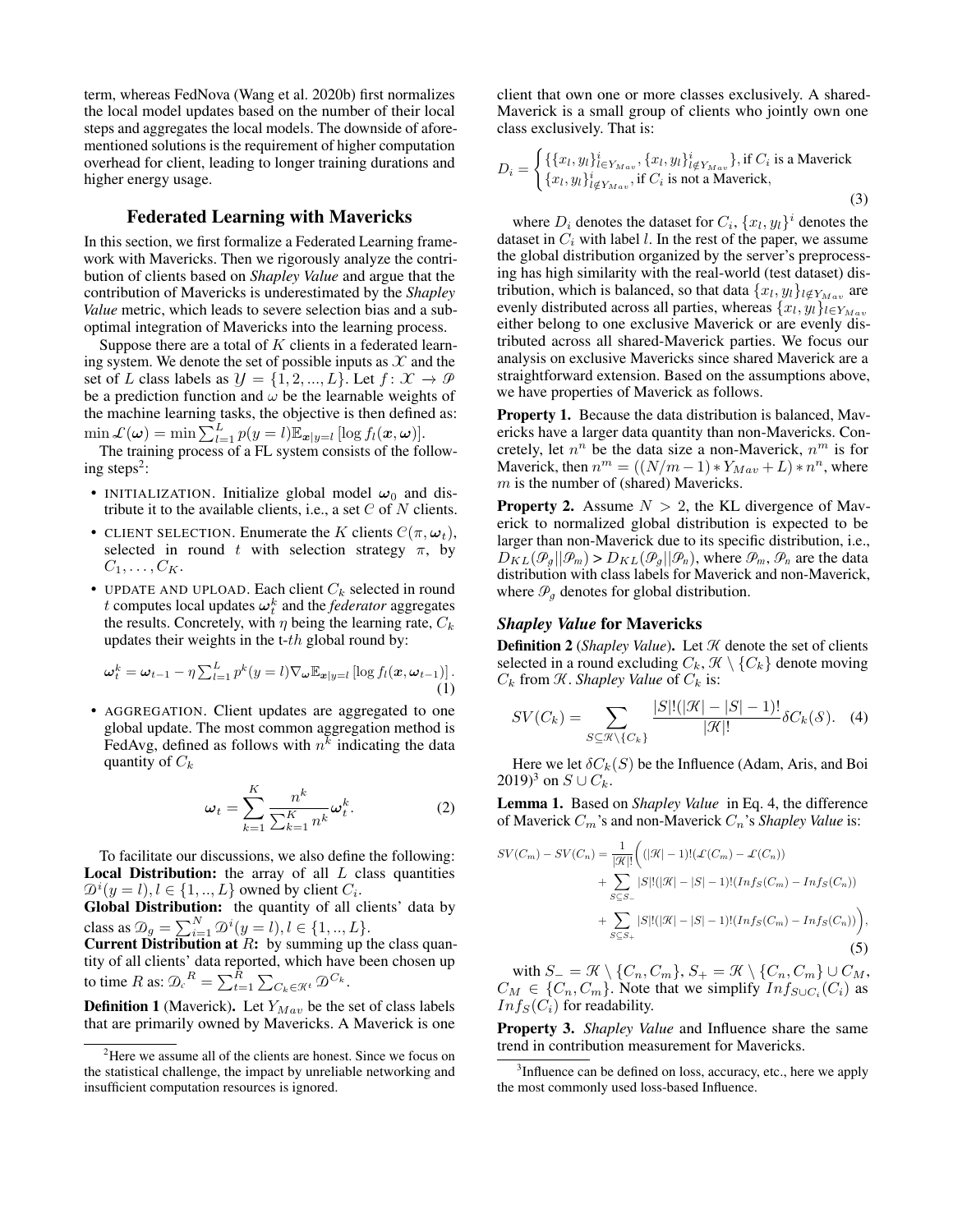**Theorem 1.** Let  $C_m$  and  $C_n$  be a Maverick and a non-*Maverick client, respectively, and denote by*  $SV_t(C_k)$  *the Shapley value of*  $C_k$  *in round t. Then*  $SV_1(C_m) < SV_1(C_n)$ *and*  $SV_t(C_m)$  *converges towards*  $SV_t(C_n)$ *.* 

*Proof:* Let  $\omega_{t/k}$  denote the weights at round *t* if  $C_k$  is excluded from the aggregation and  $\boldsymbol{\omega}_t^i$  refer to the local updates of  $C_i$ . Then, the Influence of  $C_k$  at round t is:

$$
Inf_C(C_k) = \left(\mathcal{L}(\omega_t) - \mathcal{L}(\omega_{t/k})\right) = \left(\mathcal{L}(\omega_t) - \mathcal{L}\left(\frac{\sum_{i=1}^K n^i \omega_t^i - n^k \omega_t^k}{\sum_{i=1}^{k-1} n^i + \sum_{i=k+1}^K n^i}\right)\right).
$$
\n(6)

Consider the Kullback-Leibler Divergence (KLD), which measures the difference between two distributions. Let  $\mathcal{P}(\boldsymbol{\omega}_{t/n}), \mathcal{P}(\boldsymbol{\omega}_q)$  and  $\mathcal{P}(\boldsymbol{\omega}_{t/m})$  denote the data size distribution corresponding to  $\omega_{t/n}$ ,  $\omega_q$  (global model weights) and  $\omega_{t/m}$ , respectively. According to **Property. 2**, we have<sup>4</sup>:

$$
D_{KL}(\mathcal{P}(\boldsymbol{\omega}_g)||\mathcal{P}(\boldsymbol{\omega}_{t/n})) < D_{KL}(\mathcal{P}(\boldsymbol{\omega}_g)||\mathcal{P}\boldsymbol{\omega}_{t/m})). \quad (7)
$$

Substituting the definition of KLD (Kullback and Leibler 1951), that is:

$$
-\sum_{l=1}^{L} \mathcal{P}^{l}(\boldsymbol{\omega}_{g}) \log(\mathcal{P}^{l}(\boldsymbol{\omega}_{t/n})) < -\sum_{l=1}^{L} \mathcal{P}^{l}(\boldsymbol{\omega}_{g}) \log(\mathcal{P}^{l}(\boldsymbol{\omega}_{t/m})).
$$
\n(8)

Eq. 8 can be written as  $\mathcal{L}(\omega_{t/n}) < \mathcal{L}(\omega_{t/m})$ . Recall Eq. 6, it indicates  $Inf_{\mathcal{C}}(C_m) < Inf_{\mathcal{C}}(C_n)$ . As the round *t* increases, we have:

$$
D_{KL}(\mathcal{P}(\boldsymbol{\omega}_g)||\mathcal{P}(\boldsymbol{\omega}_{t/n})) \approx D_{KL}(\mathcal{P}(\boldsymbol{\omega}_g)||\mathcal{P}\boldsymbol{\omega}_{t/m})), \quad (9)
$$

$$
-\sum_{l=1}^{L} \mathcal{P}^{l}(\omega_{g}) \log(\mathcal{P}^{l}(\omega_{t/n})) \approx -\sum_{l=1}^{L} \mathcal{P}^{l}(\omega_{g}) \log(\mathcal{P}^{l}(\omega_{t/m}))
$$
\n(10)

gives  $Inf_{\mathcal{C}}(C_n) \approx Inf_{\mathcal{C}}(C_m)$ . Based on **Property. 3** and the conclusion on Influence, Theorem. 1 holds.

Empirical Verification: We present the empirical evidences of how one or multiple Mavericks are measured by *Shapley Value*. To provide a clear verification, here we only discuss about the results of single exclusive Mavericks while moving the multiple Maverick cases for our generalization analysis in section Experimental Evaluation. We use Fashion-MNIST (2a) and Cifar-10 (2b) as learning scenarios, with random client selection with FedAvg.



Figure 2: Relative *Shapley Value* during training under multiple exclusive and shared Mavericks.

Fig. 2 shows the global accuracy and the relative *Shapley Value* during training, with the average relative *Shapley Value* of the 5 selected clients out of 50 indicated by the dotted line. The contribution is only evaluated when a Maverick is

selected. Looking at Fig.(2a), (2b), the *Shapley Value* for two datasets see an increase but lower than average before around 160 rounds, which confirms Theorem. 1. Also we see the accuracy increasing with the joining of Maverick, meaning that measuring contribution of Maverick by *Shapley Value* is essentially unreasonable as it is lower than average especially in the early stage. All of the empirical results are consistent with our theoretical analysis before.

Then we extend our conclusion to more general heterogeneous data distributions and extreme case in data quantity.

Remark 1. The conclusion of *Shapley Value* for Maverick holds for any client with larger than average KLD to global distribution in an FL system.

If the data quantity of client 
$$
C_k
$$
 is very large: i.e.,  $n^k \ge (1 - \epsilon) \sum_{i=1}^K n^i$ ,  $\epsilon > 0$  and  $\epsilon$  is small, it follows Eq. 6 that:  

$$
\mathcal{L}\left(\frac{\sum_{i=1}^K n^i \omega_i^i - n^k \omega_t^k}{\sum_{i=1}^{K-1} n^i + \sum_{i=k+1}^K n^i}\right) \approx \mathcal{L}(n^k(\omega_t - \omega_t^k)),
$$
(11)

and hence:

$$
Inf(C_k) - Inf(C_n)
$$
  
\n
$$
\approx (\mathcal{L}(\omega_t) - \mathcal{L}(n^k(\omega_t - \omega_t^k)) - (\mathcal{L}(\omega_t) - \mathcal{L}(\omega_{t/n}))
$$
  
\n
$$
\approx \mathcal{L}(\omega_{t/n}) - \mathcal{L}(n^k(\omega_t - \omega_t^k)) \approx \mathcal{L}(\omega_t) - \mathcal{L}(n^k(\omega_t - \omega_t^k)),
$$
\n(12)

where difference  $\omega_t - \omega_t^k$  represents the difference between  $C_k$ 's weights rather than weights related to the learning process, whose loss can be expected to be high.

Initially,  $\mathcal{L}(\omega_t)$  is expected to be large but still smaller than the completely random  $\mathcal{L}(n^k(\omega_t - \omega_t^k))$  with high probability. It follows that  $Inf_{\mathcal{C}}(C_n) \gtrsim Inf_{\mathcal{C}}(C_k)$ . When *t* increases,  $\mathcal{L}(\omega_t)$  is expected to decrease while  $\mathcal{L}(n^k(\omega_t))$  $(\boldsymbol{\omega}_t^k)$ ) stays high, the decayed learning rate results in decayed learning rate will lead to  $\mathcal{L}(\omega_t) \approx \mathcal{L}(\omega_t - \omega_t^k)$  and hence indeed  $Inf_{\mathcal{C}}(C_n) \nleq Inf_{\mathcal{C}}(C_k)$ . Also based on **Property. 3**, we have Remark. 2 as follows.

Remark 2. For extreme case when the data quantity own by a client is very large: i.e.,  $n^k \geq (1 - \epsilon) \sum_{i=1}^K n^i, \epsilon > 0$ , the measured *Shapley Value* has a high probability (with random factor) to be lower than average in the early stage, while staying no greater than the average in the later stage.

As a commonly adopted contribution-based metric, we will evaluate *Shapley Value* based selection strategy where the probability to select a client is proportional to its *Shapley Value* later in this paper. However, based on our analysis above, *Shapley Value* is a biased metric for evaluating the contribution of Mavericks, so the effectiveness of the *Shapley Value* based client selection is doubted when Mavericks exist. To tackle this problem and compare with distance-based approach, we propose a new framework to select clients by exploiting the dynamic changes of distribution differences between the current model and global model. We will show shortly that our proposed methods outperforms *Shapley Value* based client selection strategy.

#### FEDEMD

In this section, we propose a novel adaptive client selection algorithm FEDEMD, which enables FL systems with Mav-

 ${}^4D_{KL}(P(X)||Q(X))$  refers to the KLD from distribution  $Q(X)$  to  $P(X)$ .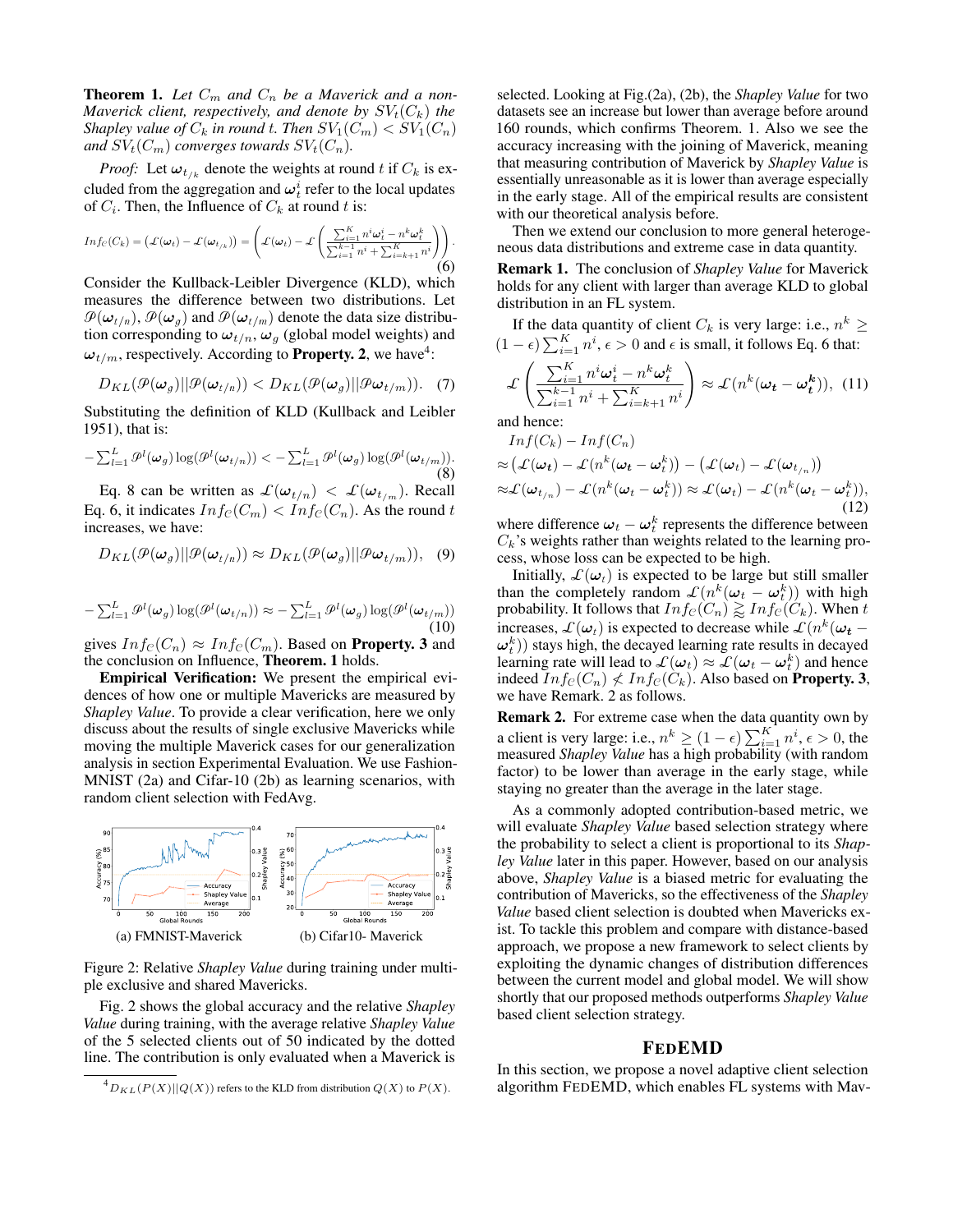ericks to achieve faster convergence compared with SOTA methods, including *Shapley Value*-based ones. The key idea is to assign a higher probability for selecting Maverick clients initially to accelerate convergence; later we reduce the selection probability to avoid skewing the distribution towards Maverick classes. To measure the differences in data distributions, we adopt Wasserstein Distance (EMD) (Arjovsky, Chintala, and Bottou 2017), which has been used to characterize weight divergence in FL (Zhao et al. 2018). The Wasserstein Distance (EMD) is defined as:

$$
\text{EMD}(P_r, P_\theta) = \inf_{\gamma \in \Pi} \sum_{x,y} ||x - y|| \gamma(x,y) = \inf_{\gamma \in \Pi} \mathbb{E}_{(x,y) \sim \gamma} ||x - y||,
$$
\n(13)

where  $\Pi(P_r, P_\theta)$  represents the set of all possible joint probability distributions of  $P_r$ ,  $P_\theta$ ,  $\gamma(x, y)$  represents the probability that *x* appears in  $P_r$  and *y* appears in  $P_\theta$ .

| <b>Algorithm 1: FEDEMD Clients Selection</b> |                                                                                                            |  |  |  |  |  |  |  |  |  |  |
|----------------------------------------------|------------------------------------------------------------------------------------------------------------|--|--|--|--|--|--|--|--|--|--|
|                                              | <b>Data:</b> $\mathcal{D}^i$ for $i \in 1, 2, , N$ .                                                       |  |  |  |  |  |  |  |  |  |  |
|                                              | <b>Result:</b> $K$ : selected participants.                                                                |  |  |  |  |  |  |  |  |  |  |
|                                              | <b>1 Set:</b> distance coefficient $\beta > 0$ ;                                                           |  |  |  |  |  |  |  |  |  |  |
|                                              | 2 initialize probability $Proba^1$ ;                                                                       |  |  |  |  |  |  |  |  |  |  |
|                                              | 3 initialize current distribution $\mathcal{D}_c^1$ ;                                                      |  |  |  |  |  |  |  |  |  |  |
|                                              | 4 $\mathcal{D}_g \leftarrow \sum_{i=1}^N \mathcal{D}^i;$                                                   |  |  |  |  |  |  |  |  |  |  |
|                                              | 5 calculate $emd_q$ by Eq. 15;                                                                             |  |  |  |  |  |  |  |  |  |  |
|                                              | 6 for round $t = 1, 2, , R$ do                                                                             |  |  |  |  |  |  |  |  |  |  |
| 7                                            | $\mathcal{R}^t = rand(K, \mathcal{C}, Prob^t)$                                                             |  |  |  |  |  |  |  |  |  |  |
| 8                                            | $\mathcal{D}_{c}^{t+1} \leftarrow \mathcal{D}_{c}^{t} + \sum_{C_k \in \mathcal{R}}^{t} \mathcal{D}^{C_k};$ |  |  |  |  |  |  |  |  |  |  |
| 9                                            | calculate $\widetilde{emd}_c^t$ by Eq. 16;                                                                 |  |  |  |  |  |  |  |  |  |  |
| 10                                           | for client $i = 1, , N$ do                                                                                 |  |  |  |  |  |  |  |  |  |  |
| 11                                           | update $Proba^{t+1}$ by Eq. 14                                                                             |  |  |  |  |  |  |  |  |  |  |
|                                              |                                                                                                            |  |  |  |  |  |  |  |  |  |  |

Overview Complete steps are shown in Alg. 1: *i) Data Reporting and Initialization* (Line 1–3): Clients perform data quantity self-reporting so that the *federator* is able to sum up the global data size array  $\mathcal{D}_{q}$  and initialize the current size array  $\mathcal{D}_c^1$ . *ii*) Dynamic Weights Calculation (Line 4–11): In this key step, we utilize a light-weight measure based on EMD to calculate dynamic selection probabilities over time, which achieve faster convergence, yet avoid overfitting:

$$
Proba^{t} = softmax(\widetilde{emd}_{g} - t\widetilde{\beta end}_{c}^{t})
$$
 (14)

where  $Proba_i^t$  is the probability for selecting  $C_i$  in round  $t$ .  $\beta$  is a coefficient to weigh the global and current distance and shall be adapted for different initial distributions, i.e., different dataset and distribution rules.  $\widetilde{emd}_g$  and  $\widetilde{emd}_c^t$  are the normalized EMDs between the global/current and local distributions (Line 5, 9), being:

$$
\widetilde{emd}_g = Norm([EMD(\mathcal{D}_g, \mathcal{D}^i)]_{i \in \{1, ..., N\}}]), \qquad (15)
$$

which is constant through the learning process as long as the local distribution of clients stays the same. The larger *emd<sub>g</sub>* is, the higher the probability  $Proba_i^t$  that a client  $C_i$ is selected to increase model accuracy (Line 11), since  $C_i$ brings more distribution information to train  $\omega_t$ . However,

for convergence, a smaller  $emd_c$  is preferred in selection, note that  $emd_c$  is also weighed over round  $t$ .

$$
\widetilde{emd}_{c}^{t} = Norm([EMD(\mathcal{D}_{c}^{t}, \mathcal{D}^{i})|_{i \in \{1, \dots, N\}}]), \quad (16)
$$

where  $\mathcal{D}_c^t$  is the accumulated  $\mathcal{D}^i$  of selected clients over rounds (Line 8). Let *l* denote one class randomly chosen by the *federator* except for the Maverick class from  $D$ , here we apply normalization:  $Norm(emd, \mathcal{D}) = \frac{emd}{\sum_{i=1}^{N} \mathcal{D}^{i}(y=l)/N}$ . *iii) Weighted Random Client Selection* (Line 7): At each round *t*, we select clients based on a probability distribution characterized by the set of dynamic weights (Vitter 1985)(Efraimidis and Spirakis 2006)  $Proba^t$ :

$$
\mathcal{K}^t = rand(K, C, Prob a^t). \tag{17}
$$

Sampling for selecting *K* out of *N* clients based on  $Proba^t$ has complexity of  $O(K \log(N/K))$ , so comparably low.

Thus, Maverick with larger global distance and smaller current distance initially are preferred to be selected. As *t* increases, so does the impact of the current distance, reducing the probability to select a Maverick, as intended.

Convergence Analysis: For deriving the convergence bound, we follow the setting applied in (Li et al. 2020b). We let  $F_k$  be the local objective of client  $C_k$  and define  $F(\omega) \triangleq \sum_{k=1}^{N} p_k F_k(\omega)$ , where  $p_k$  is the weight of client  $C_k$  when doing the aggregation. We have the FL optimization framework  $\min_{\boldsymbol{\omega}} F(x) = \min_{\boldsymbol{\omega}} \sum_{k=1}^{N} p_k F_k(\boldsymbol{\omega})$ . We make the *L-smooth* and *µ-strongly convex* assumptions on the functions  $F_1, ..., F_N$ . Let *T* be the total number of SGDs in a client, *E* be the number of local iterations of each client in each round. *t* is used to index the SGDs in each client.  $F^*$  and  $F^*_k$  are the minimum values of  $F$  and  $F_k$ .  $\Gamma = F^* - \sum_{k=1}^{N} p_k F_k^*$  is used to represent the degree of heterogeneity. We obtain the following theorem:

**Theorem 2.** Let  $\xi_t^k$  be a sample chosen from the local data. *For*  $k \in [N]$ , assume that  $\mathbb{E} \left\| \nabla F_k(\boldsymbol{\omega}_t^k, \xi_t^k) - F_k(\boldsymbol{\omega}_t^k) \right\|_2^2 \leq$  $\int_{0}^{\infty}$  and  $\mathbb{E} \left\| F_k(\boldsymbol{\omega}_t^k, \xi_t^k) \right\|_2^2 \ \leq \ G^2$ . Then let  $\epsilon \ = \ \frac{L}{\mu}$ ,  $\gamma \ =$  $\max\{8\epsilon, E\}$  and the learning rate  $\eta_t = \frac{2}{\mu(\gamma+t)}$ . We have *the following convergence guarantee for Algorithm 1.*

$$
\mathbb{E}[F(\omega_T)] - F^* \le \frac{\epsilon}{\gamma + T - 1} \left( \frac{2(\Psi + \Phi)}{\mu} + \frac{\mu \gamma}{2} \mathbb{E} \left\| \omega_1 - \omega^* \right\|_2^2 \right),
$$
\n(18)  
\nwhere  $\Psi = \sum_{k=1}^N \left( Prob a_k^T \right)^2 \sigma_k^2 + 6L\Gamma + 8(E - 1)^2 G^2$   
\nand  $\Phi = \frac{4}{K} E^2 G^2$ .

Since all the notations except *T* in Expression (18) are constants, we have  $O(\frac{1}{T})$  convergence rate for the algorithm where  $\lim_{T\to\infty} \mathbb{E}[F(\omega_T)] - F^* = 0.$ 

## Experimental Evaluation

In this section, we comprehensively evaluate the effectiveness and convergence of FEDEMD. in comparison to *Shapley Value* based selection and SOTA baselines. The evaluation considers both (single/multiple) exclusive and shared Maverick types.

Datasets and Classifier Networks We use public image datasets: *i)* Fashion-MNIST (Xiao, Rasul, and Vollgraf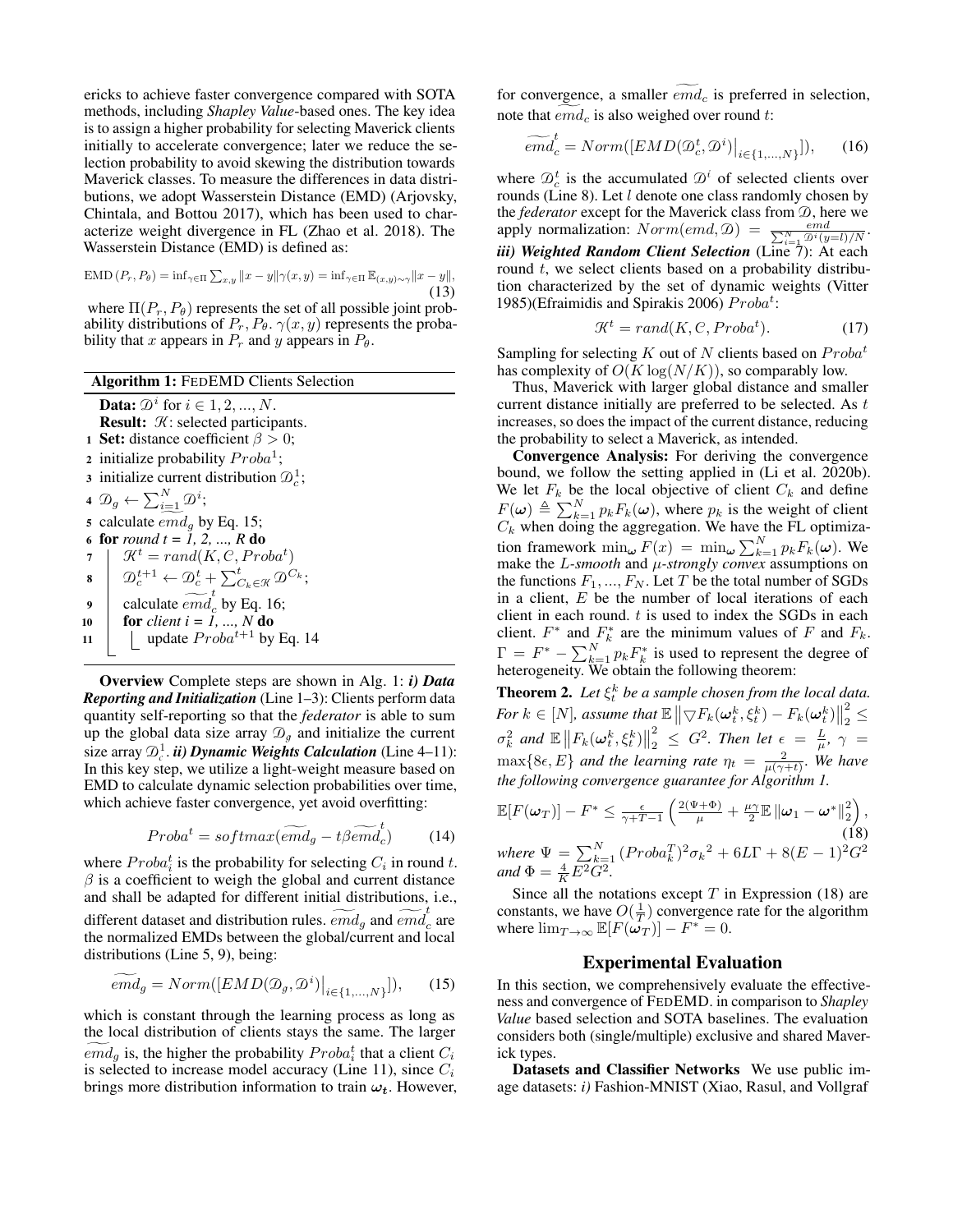2017) for bi-level image classification; *ii)* MNIST (LeCun et al. 1998) for simpler tasks which need less data to do fast learning; *iii)* Cifar-10 (Krizhevsky, Hinton et al. 2009) for more complex task such as colored image classification; *iv)* STL-10 (Coates, Ng, and Lee 2011) for applications with small amounts of local data for all clients. We note that lightweight neural networks are more applicable for FL scenarios, where clients typically have limited computation and communication resources (Muhammad et al. 2020). Thus, here we apply light-weight CNN for each dataset correspondingly.

Federated Learning System The system considered has 50 participants with homogeneous computation and communication resources and 1 *federator*. At each round, the *federator* selects 10% clients (Tolpegin et al. 2020) using different client selection algorithms. The *federator* uses average or quantity-aware aggregation to aggregate local models from selected clients. We set one local epoch for both aggregations to enable a fair comparison of the two approaches. Two types of Mavericks are considered: exclusive and shared Mavericks with up to 3 Mavericks. We demonstrate the case of single Maverick owning an entire class of data in most of our experiments.

Evaluation Metrics *i)* Global test accuracy for all classes; *ii)* Source recall for classes owned by Mavericks exclusively; *iii) R*@99: the number of communication rounds required to reach 99% of test accuracy of random selection based results; *iv)* Normalized *Shapley Value* ranging between [0*,* 1] to measure the contribution of Mavericks.

Baselines We consider four selection strategies: Random (McMahan et al. 2017), *Shapley Value*-based, Fed-Fast (Muhammad et al. 2020), and recent TiFL (Chai et al.  $2020$ <sup>5</sup> under both average and quantity-aware aggregation methods. Further, in order to compare with state-of-the-art solutions for heterogeneous FL that focus on the optimizer, we evaluate FedProx (Li et al. 2020a) as one of the baselines.

### FEDEMD is Effective for Client Selection



Figure 3: Comparison on FEDEMD with SVB. Fig. 3 shows global accuracy over rounds. FEDEMD achieves an accuracy close to the maximum almost immediately for FedAvg while SVB requires about 100 rounds (72 and 104 rounds for *R*@99 for SVB and FEDEMD). For average aggregation, both client selection methods have a slower convergence but FEDEMD still only requires about half the number of rounds to achieve the same high accuracy



Figure 4: Convergence rounds *R*@99 for multiple Mavericks.

as SVB. Concretely, SVB fails in reaching *R*@99 within 200 rounds. The reason lies in SVB rarely selecting the Maverick in the early phase of the training, as it has a below-average *Shapley Value*.

We evaluate the effects of choosing hyper-parameter  $\beta$ . To choose  $\beta$ , the server can apply a preliminary client selection simulation before training based on the self-reported data size array. FEDEMD works best when the average probability of selecting Maverick is limited in  $[1/N - \epsilon, 1/N + \epsilon]$ , where  $\epsilon$ is a task-aware small number and  $\epsilon > 0$ . In our example with Fashion-MNIST, based on the simulation record, we choose  $\beta$  equal to 0.008, 0.009 and 0.01 in Fig. 3, which satisfies the average probability setting above. The results shows that all of the three numbers work for Fashion-MNIST, verifying the effectiveness of FEDEMD over sensitive hyper-parameter. A counterexample is to choose  $\beta = 0.1$  where the Maverick is selected too rarely.

Comparison with baselines. We summarize the comparison with the state-of-the-art methodologies in Table 1. The reported *R*@99 is averaged over three replications. Note that we run each for 200 rounds, which is mostly enough to see the convergence statistics for these lightweight networks. The rare exceptions when 99% maximal accuracy is not achieved for random selection are indicated by *>* 200.

Due to to its distance-based weights, FEDEMD consistently achieves faster convergence than all other algorithms. The reason for this result is that FEDEMD enhances the participation of the Maverick during early training period, speeding up learning of the global distribution. For most settings, the difference in convergence rounds is considerable and clearly visible.

The only exception are relatively easy tasks with simple averaging rather than weighted, e.g., Cifar-10 with average aggregation, which indicates our distribution-based selection method is especially useful for data size-aware aggregation and more complex tasks. Quantity-aware aggregation nearly always outperforms plain average aggregation as its weighted averaging assigns more impact to the Maverick. While such an increased weight caused by larger data size can lead to a decrease in accuracy in the latter phase of training, Mavericks are rarely selected in the latter phase of training by FEDEMD, which successfully mitigates the effect and achieves a faster convergence.

## FEDEMD Works among Multiple Distributions

We explore the effectiveness of FEDEMD on both types: exclusive and shared Mavericks. We vary the number of Mavericks between one and three and use the Fashion-MNIST

<sup>&</sup>lt;sup>5</sup>We focus on their client selection and leave out other features, e.g., communication acceleration in TiFL. We apply distribution mean clustering for FedFast.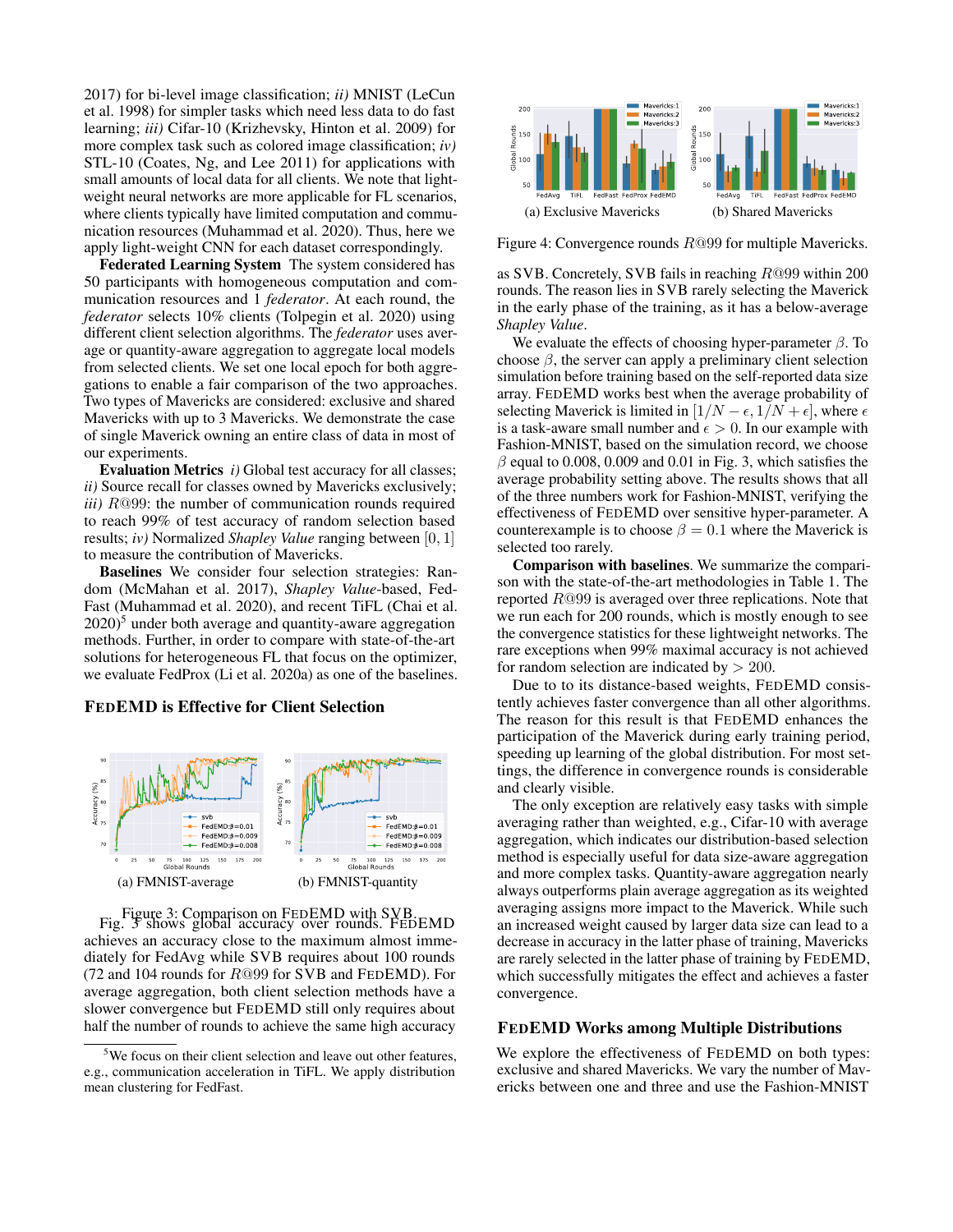Table 1: Convergence rounds of selection strategies in *R*@99 Accuracy, under average and quantity-aware aggregation.

| <b>Dataset</b> | <b>Average Aggregation</b> |         |             |         |            |               | Quantity-aware Aggregation |         |             |                |            |               |
|----------------|----------------------------|---------|-------------|---------|------------|---------------|----------------------------|---------|-------------|----------------|------------|---------------|
|                | Random                     | FedProx | <b>TIFL</b> | FedFast | <b>SVB</b> | <b>FEDEMD</b> | Random                     | FedProx | <b>TiFL</b> | <b>FedFast</b> | <b>SVB</b> | <b>FEDEMD</b> |
| <b>MNIST</b>   | 132.7                      |         |             | -200    | 147.0      | 98.7          | 72.3                       | 51.0    | 84.0        | 200            | 49.0       | <u>40.0</u>   |
| Fashion-MNIST  | 144.0                      | 135.7   | 40.3        | >200    | 103.0      | 131.3         | 110.7                      | 92.0    | 146.3       | >200           | 80.0       | 79.7          |
| Cifar-10       | 140.7                      | 164.0   | 147.3       | >200    | 184.0      | 140.0         | 143.0                      | 143.7   | 19.7        |                | 132.0      | 107.0         |
| <i>STL-10</i>  | 122.3                      | 186.0   | 24.7        |         | 191.3      | 96.3          | .79.7                      | 79.0    | >200        | 53.0           | 181.0      | 95.0          |

dataset. The Maverick classes are 'T-shirt', 'Trouser', and 'Pullover'. Results are shown with respect to *R*@99.

Fig. (4a) illustrates the case of multiple exclusive Mavericks. For exclusive Mavericks, the data distribution becomes more skewed as more classes are exclusively owned by Mavericks. FEDEMD always achieves the fastest convergence, though its convergence rounds increase slightly as the number of Mavericks increases, reflecting the increased difficulty of learning in the presence of skewed data distribution. Fed-Fast's *K*-mean clustering typically results in a cluster of Mavericks and then always includes at least one Maverick. In trial solution we found that constantly including a Maverick hinders convergence, which is also reflected in FedFast's results. TiFL outperforms FedAvg with random selection for multiple Mavericks. However, TiFL's results differ drastically over runs due to the random factor in local testing. Thus, TiFL is not a reliable choice for Mavericks. Comparably, FedProx tends to achieve the best performance among the SOTA algorithms but still exhibits slower convergence than FEDEMD as higher weight divergence entails higher penalty on the loss function.

For shared Mavericks, a higher number of Mavericks indicates a more balanced distribution. Similar to the exclusive case, FEDEMD has the fastest convergence and FedFast again trails the others. The improvement of FEDEMD over the other methods is less visible due to the limited advantage of FEDEMD on balanced data.In terms of the effectiveness of FEDEMD handing more shared Mavericks, the convergence rounds decreases slightly. However, we attribute such an observation partially to the fact that a higher number of Mavericks resembles the case of *i.i.d.*. Random performs the most similar to FEDEMD, as random selection is best for *i.i.d.* scenarios, which shared Mavericks are closer to. Note that the standard deviation of FEDEMD is smaller, implying a better stability.

## Generalization and Limitations

We consider the contribution measurement and client selection in the presence of Mavericks, who hold large data quantities and exhibit skewed data distributions. When the number of exclusive Mavericks increases to the extreme (i.e. all of the clients are Mavericks, the Maverick scenario approaches the single class heterogeneous scenarios considered in prior work (Zhao et al. 2018). More exclusive mavericks will lessen the difference with non-Mavericks, with *Shapley Value* slightly below average (see Fig. (5c)(5d)). When the number of shared Mavericks increases, the FL system approaches an *i.i.d.* scenario. It is consistent with our shared Maverick results in Fig. (5a)(5b) since the relative *Shapley Value* approaches average.

In this paper, we do not consider differences in com-



Figure 5: Relative *Shapley Value* multiple Mavericks.

putational or network resources. We suggest to combine FEDEMD with prior work (Nishio and Yonetani 2019; Huang et al. 2020b) to avoid selecting clients with insufficient resources.

### Conclusion

Client selection is key to successful Federated Learning as it enables maximizing the usefulness of different diverse data sets. In this paper, we highlighted that existing schemes fail when clients have heterogeneous data, in particular if one class is exclusively owned by one or multiple Mavericks. We first explore *Shapley Value*-based client selection, theoretically showing its limitations in addressing Mavericks. We then propose FEDEMD that encourages the selection of diverse clients at the opportune moment of the training process, with convergence guarantee. Evaluation results on multiple datasets across different scenarios of Mavericks show that FEDEMD accelerates the convergence by 26.9% compared to the state-of-the-art client selection methods.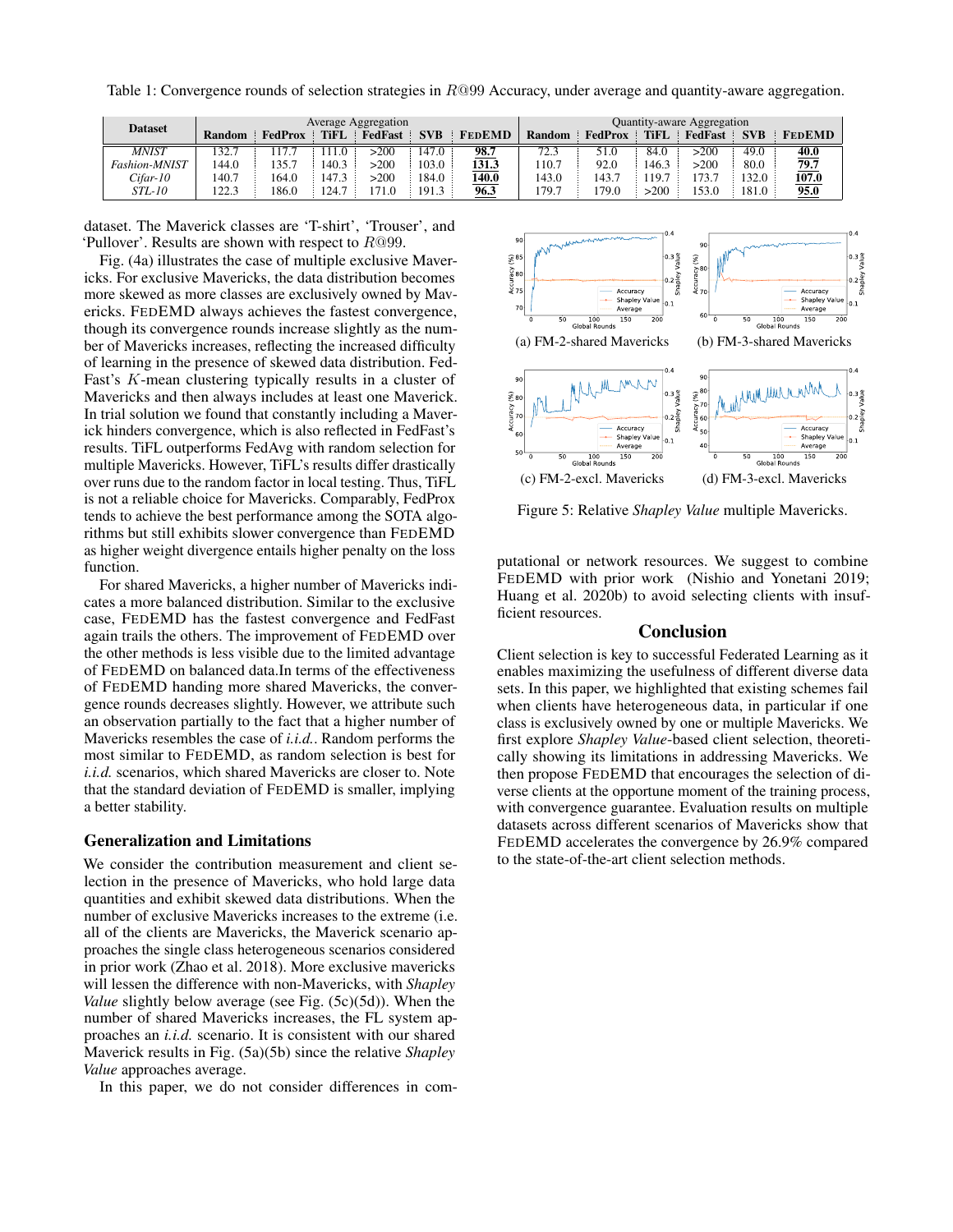## References

Adam, R.; Aris, F.-R.; and Boi, F. 2019. Rewarding High-Quality Data via Influence Functions.

Adam, R.; Aris, F.-R.; and Boi, F. 2020. Budget-Bounded Incentives for Federated Learning. In *Federated Learning*, 176–188.

Aono, Y.; Hayashi, T.; Wang, L.; Moriai, S.; et al. 2017. Privacy-preserving deep learning via additively homomorphic encryption. *IEEE Transactions on Information Forensics and Security*, 13(5): 1333–1345.

Arjovsky, M.; Chintala, S.; and Bottou, L. 2017. Wasserstein generative adversarial networks. In *International conference on Machine Learning (ICML)*, 214–223. PMLR.

Chai, Z.; Ali, A.; Zawad, S.; Truex, S.; Anwar, A.; Baracaldo, N.; Zhou, Y.; Ludwig, H.; Yan, F.; and Cheng, Y. 2020. TiFL: A Tier-Based Federated Learning System. In *Proceedings of the 29th International Symposium on High-Performance Parallel and Distributed Computing (HPDC)*, 125–136.

Chai, Z.; Fayyaz, H.; Fayyaz, Z.; Anwar, A.; Zhou, Y.; Baracaldo, N.; Ludwig, H.; and Cheng, Y. 2019. Towards taming the resource and data heterogeneity in federated learning. In *2019 {USENIX} Conference on Operational Machine Learning (OpML 19)*, 19–21.

Cho, Y. J.; Wang, J.; and Joshi, G. 2020. Client Selection in Federated Learning: Convergence Analysis and Power-of-Choice Selection Strategies. *arXiv preprint arXiv:2010.01243*.

Coates, A.; Ng, A.; and Lee, H. 2011. An analysis of singlelayer networks in unsupervised feature learning. In *Proceedings of the fourteenth international conference on artificial intelligence and statistics (AISTATS)*, 215–223. JMLR Workshop and Conference Proceedings.

Deng, Y.; Kamani, M. M.; and Mahdavi, M. 2020. Distributionally Robust Federated Averaging. In *Advances in Neural Information Processing Systems (NeurIPS)*.

Dinh, C. T.; Tran, N. H.; and Nguyen, T. D. 2020. Personalized Federated Learning with Moreau Envelopes. In Larochelle, H.; Ranzato, M.; Hadsell, R.; Balcan, M.; and Lin, H., eds., *Advances in Neural Information Processing Systems (NeurIPS)*.

Efraimidis, P. S.; and Spirakis, P. G. 2006. Weighted random sampling with a reservoir. *Information Processing Letters*, 97(5): 181–185.

Endres, D. M.; and Schindelin, J. E. 2003. A new metric for probability distributions. *IEEE Transactions on Information theory*, 49(7): 1858–1860.

Fallah, A.; Mokhtari, A.; and Ozdaglar, A. E. 2020. Personalized Federated Learning with Theoretical Guarantees: A Model-Agnostic Meta-Learning Approach. In *Advances in Neural Information Processing Systems (NeurIPS)*.

Goetz, J.; Malik, K.; Bui, D.; Moon, S.; Liu, H.; and Kumar, A. 2019. Active federated learning. *arXiv preprint arXiv:1909.12641*.

Guan, W.; Charlie, D., Xiaoqian; and Ziye, Z. 2019. Measure Contribution of Participants in Federated Learning. In *2019 IEEE International Conference on Big Data*, 2597–2604.

Han, Y.; and Zhang, X. 2020. Robust federated learning via collaborative machine teaching. In *Proceedings of the AAAI Conference on Artificial Intelligence*, volume 34, 4075–4082.

Hanzely, F.; Hanzely, S.; Horváth, S.; and Richtárik, P. 2020. Lower Bounds and Optimal Algorithms for Personalized Federated Learning. In *Advances in Neural Information Processing Systems (NeurIPS)*.

Huang, J.; Talbi, R.; Zhao, Z.; Boucchenak, S.; Chen, L. Y.; and Roos, S. 2020a. An Exploratory Analysis on Users' Contributions in Federated Learning. *arXiv preprint arXiv:2011.06830*.

Huang, T.; Lin, W.; Wu, W.; He, L.; Li, K.; and Zomaya, A. 2020b. An Efficiency-boosting Client Selection Scheme for Federated Learning with Fairness Guarantee. *IEEE Transactions on Parallel and Distributed Systems*.

Huang, Y.; Chu, L.; Zhou, Z.; Wang, L.; Liu, J.; Pei, J.; and Zhang, Y. 2021. Personalized Cross-Silo Federated Learning on Non-IID Data. In *Thirty-Fifth AAAI Conference on Artificial Intelligence, AAAI 2021, Thirty-Third Conference on Innovative Applications of Artificial Intelligence, IAAI 2021, The Eleventh Symposium on Educational Advances in Artificial Intelligence, EAAI 2021, Virtual Event, February 2-9, 2021*, 7865–7873. AAAI Press.

Kang, J.; Xiong, Z.; Niyato, D.; Xie, S.; and Zhang, J. 2019. Incentive Mechanism for Reliable Federated Learning: A Joint Optimization Approach to Combining Reputation and Contract Theory. *IEEE Internet Things J.*, 6(6): 10700– 10714.

Karimireddy, S. P.; Kale, S.; Mohri, M.; Reddi, S.; Stich, S.; and Suresh, A. T. 2020. SCAFFOLD: Stochastic controlled averaging for federated learning. In *International Conference on Machine Learning (ICML)*, 5132–5143. PMLR.

Krizhevsky, A.; Hinton, G.; et al. 2009. Learning multiple layers of features from tiny images.

Kullback, S.; and Leibler, R. A. 1951. On information and sufficiency. *The annals of mathematical statistics*, 22(1): 79–86.

LeCun, Y.; Bottou, L.; Bengio, Y.; and Haffner, P. 1998. Gradient-based learning applied to document recognition. *Proceedings of the IEEE*, 86(11): 2278–2324.

Li, Q.; Diao, Y.; Chen, Q.; and He, B. 2021. Federated learning on non-iid data silos: An experimental study. *arXiv preprint arXiv:2102.02079*.

Li, T.; Sahu, A. K.; Zaheer, M.; Sanjabi, M.; Talwalkar, A.; and Smith, V. 2020a. Federated Optimization in Heterogeneous Networks. In *Proceedings of Machine Learning and Systems (MLsys)*.

Li, X.; Huang, K.; Yang, W.; Wang, S.; and Zhang, Z. 2020b. On the convergence of fedavg on non-iid data. *ICLR*.

Liu, Y.; Sun, S.; Ai, Z.; Zhang, S.; Liu, Z.; and Yu, H. 2020. FedCoin: A Peer-to-Peer Payment System for Federated Learning. *CoRR*, abs/2002.11711.

McMahan, B.; Moore, E.; Ramage, D.; Hampson, S.; and y Arcas, B. A. 2017. Communication-efficient learning of deep networks from decentralized data. In *Proceedings of Artificial Intelligence and Statistics (AISTATS)*, 1273–1282.